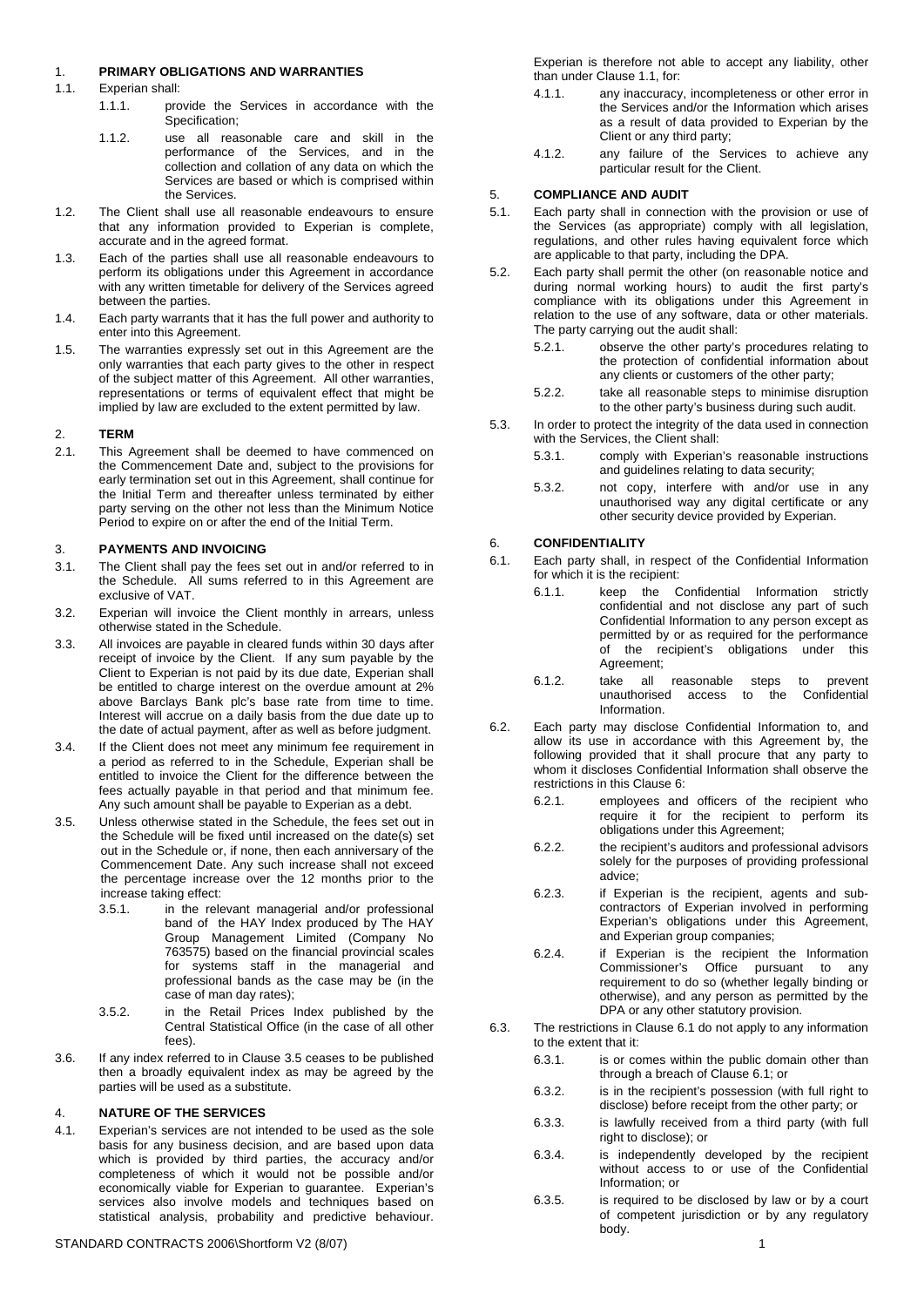## 7. **USE OF INFORMATION/SERVICES**

### <span id="page-1-0"></span>7.1. The Client agrees that it will:

- 7.1.1. use the Services and/or the Information for the Permitted Purpose only;
- 7.1.2. not sell, transfer, sub-license, distribute, commercially exploit or otherwise make available to, or use for the benefit of, any third party any of the Services and/or Information;
- 7.1.3. not (and will not allow any third party to) copy, adapt, alter, modify, reverse engineer, decompile or otherwise interfere with the Services and/or any Information.

# 8. **INTELLECTUAL PROPERTY RIGHTS**

- 8.1. All Intellectual Property Rights in the Client Data will remain vested in the Client (or its relevant licensors).
- 8.2. All Intellectual Property Rights in the Services, the Information and the Derivative Output will remain vested in Experian (or its relevant licensors).
- 8.3. The Client grants Experian a perpetual, royalty free, nonexclusive, non-transferable licence to use (and copy) the Client Data in order to perform this Agreement and for other agreed purposes and in order for Experian to comply with any requests made to Experian under statute.

## 9. **LIMITS ON LIABILITY**

- <span id="page-1-1"></span>9.1. Neither party excludes or limits its liability to the other for any of the following (and nothing in this Agreement shall be construed as excluding or limiting such liability):
	- 9.1.1. for breach of its obligations under section 12 Sale of Goods Act 1979 or section 2 Supply of Goods and Services Act 1982;
	- 9.1.2. for personal injury or death resulting from its negligence or that of its employees, agents and/or sub-contractors;
	- 9.1.3. for breach of Clause [6](#page-0-2);
	- 9.1.4. (in the case of the Client) for any intentional breach of Clause [7.1.2;](#page-1-0)
	- 9.1.5. for any matter which it would be illegal for that party to exclude and/or limit, or attempt to exclude and/or limit, its liability; or
	- 9.1.6. for that party's fraud.
- <span id="page-1-2"></span>9.2. The liability of each party to the other (whether in contract, negligence, breach of statutory duty or under any indemnity or otherwise) in respect of any claims for the damage to or loss of tangible property (excluding claims for loss or corruption of, or damage to, data contained on any tangible media) shall be limited to £1 million per claim or series of claims arising from any one incident.
- <span id="page-1-4"></span>9.3. Except as provided in Clauses [9.1](#page-1-1), [9.2](#page-1-2) and [9.4](#page-1-3), the liability of each party to the other in respect of any claims (whether in contract, negligence, for breach of statutory duty or under any indemnity or otherwise) brought under or in connection with this Agreement shall be limited as follows:
	- 9.3.1. for all claims arising in the first Contract Year, liability shall be limited in aggregate to the Initial Contract Value;
	- 9.3.2. for all claims arising in any subsequent Contract Year liability shall be limited in aggregate to the fees (excluding VAT) paid by the Client to Experian under this Agreement in the previous Contract Year.
- <span id="page-1-3"></span>9.4. The limitations in Clause [9.3](#page-1-4) shall be in addition to the obligation of the Client to pay fees and charges under this Agreement.
- <span id="page-1-5"></span>9.5. Subject to Clause [9.1](#page-1-1), neither party shall be liable to the other (whether in contract, negligence, for breach of statutory duty or under any indemnity or otherwise) for:
	- 9.5.1. any indirect or consequential loss:
	- 9.5.2. the following types of financial loss; loss of profits; loss of earnings; loss of business or goodwill; even if that party had notice of the possibility of the other party incurring such losses;
	- 9.5.3. the following types of anticipated or incidental losses; loss of anticipated savings; increase in bad debt; failure to reduce bad debt; even if that

party had notice of the possibility of the other party incurring such losses.

### 10. **TERMINATION**

- 10.1. Either party shall be entitled to terminate this Agreement immediately by serving written notice on the other party in the following circumstances:
	- 10.1.1. if the other party commits a material breach of any of its obligations under this Agreement which is not capable of remedy;
	- 10.1.2. if the other party commits a material breach of any of its obligations under this Agreement which is not remedied within 28 days after receipt of a notice from the party not in breach specifying the breach, requiring its remedy and making clear that failure to remedy may result in termination;
	- 10.1.3. if the other party has passed a resolution for its winding up (save for a voluntary winding-up for the purpose of a voluntary reconstruction or amalgamation), is subject to a petition presented to any court for its winding-up (save for a voluntary winding-up for the purpose of a voluntary reconstruction or amalgamation), is the subject of an application for administration filed at any court or a notice of appointment of an administrator filed at any court or a notice of intention to appoint an administrator given by any person, or is the subject of a notice to strike off the register at Companies House, or is dissolved or declared bankrupt, or has a receiver, administrator or administrative receiver appointed over all or part of its assets, or enters into an arrangement with its creditors, or is unable to pay its debts within the meaning of section 123 Insolvency Act 1986, or ceases to trade or takes or suffers any similar action.
	- 10.1.4. Termination of this Agreement (or of any element of it) shall not affect any rights, obligations or liabilities of either party which have accrued before termination or which are intended to continue to have effect beyond termination. The Client's entitlement to use the Information shall (unless such entitlement is stated to be perpetual) cease on termination of this Agreement.

# 11. **GENERAL**

- 11.1. Any notices to be sent by one party to the other in connection with this Agreement except for the service of Court proceedings shall be in writing and shall be delivered personally or sent by special delivery post (or equivalent service offered by the postal service from time to time) or fax to the addresses of each party as set out on the front page of the Schedule or as otherwise notified in accordance with the provisions of this Clause.
- 11.2. Notices shall be deemed to have been duly given: if delivered personally, upon delivery; if sent by post, two clear days after the date of posting; if sent by fax, when transmitted provided that a confirmatory copy is sent by special delivery by the end of the next business day after transmission.
- 11.3. Except as provided in Clause [11.4](#page-1-5) neither party may assign, transfer, charge or deal in any other manner with this Agreement or any of its rights under it without the prior written consent of the other party (such consent not to be unreasonably withheld or delayed).
- 11.4. Experian shall be entitled to sub-contract any or all of its obligations under this Agreement to a sub-contractor but by doing so Experian shall be responsible for the acts and omissions of the sub-contractor to the same extent as if it had carried out the obligations itself pursuant to this Agreement.
- 11.5. If any part of this Agreement is found to be invalid or unenforceable by any Court or other competent body, such invalidity or unenforceability shall not affect the other provisions of this Agreement and such other provisions shall remain in full force and effect.